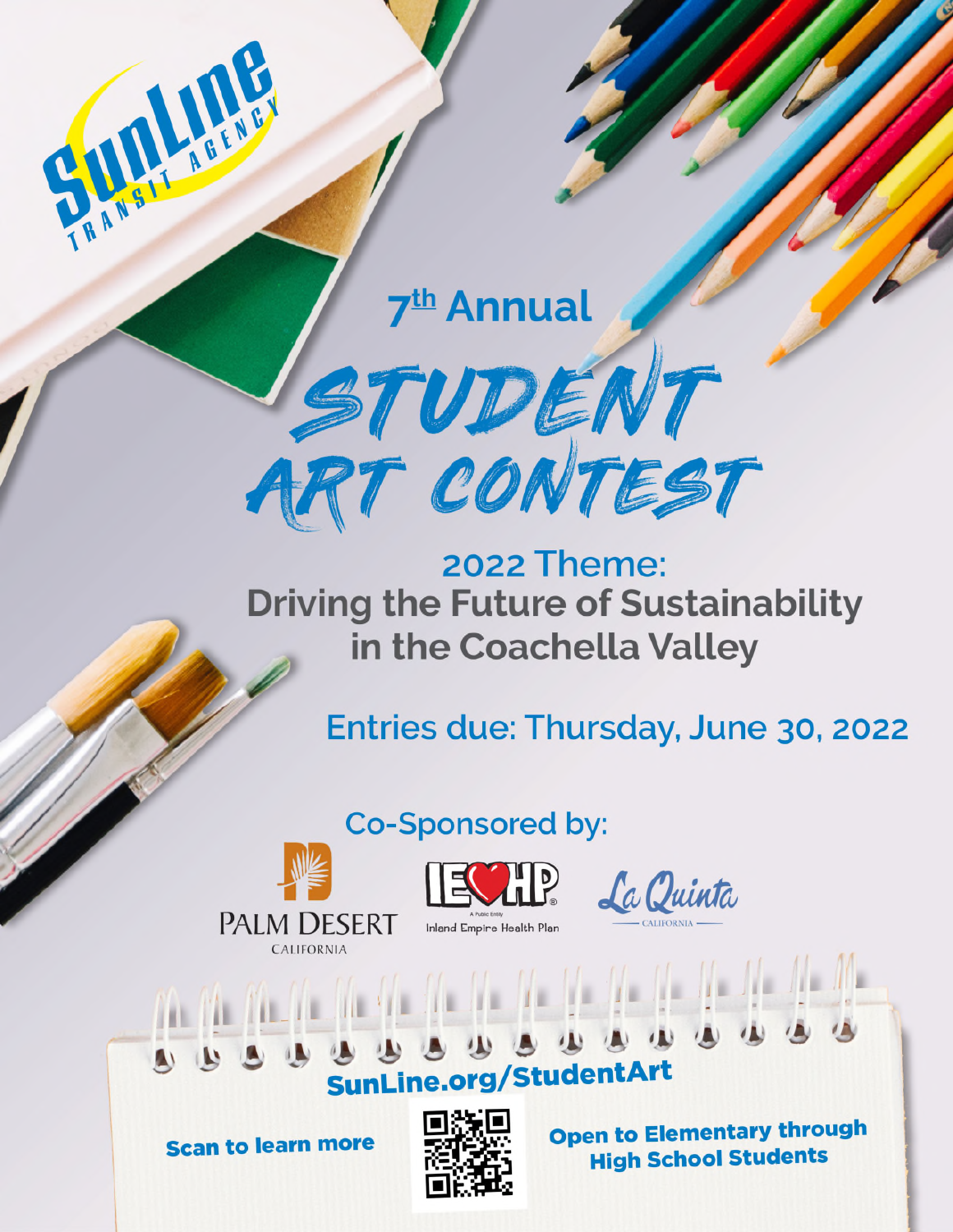# SunLine Student Art Contest



## **Theme: "Driving the Future of Sustainability in the Coachella Valley"**

As a leader in alternative fuel solutions, SunLine's buses are all environmentally friendly. Our 7th Annual Art Contest is a way for our local youth to learn more about the advantages of clean energy and the public transit system. Enter a design for a chance to have your artwork on the side of a zero emission bus. Please read below for contest rules for each grade level:

#### **CONTEST RULES FOR ELEMENTARY SCHOOL STUDENTS (GRADES K-5<sup>th</sup>) AND MIDDLE SCHOOL STUDENTS (GRADES 6-8 th):**

- Artwork may include crayons, paint, markers, or colored pencils. No digital media accepted.
- Art should include buses and landmarks that are unique to the Coachella Valley (for example: windmills).
- The SunLine logo must appear on any drawings of buses.
- Artwork MUST include a written message about how public drives future sustainability for the environment and should be incorporated into the design. Keep text away from edge of poster.
- All words must be spelled correctly.
- The back of the poster must include the following information and it must be legible: **student's full name, contact phone number, email address, grade level, school name, and teacher's name.**
- Each student may submit only one poster design. The design must be original work created by the student. The poster must measure 8.5 x 11" wide. The design should be laid out horizontally and submitted on regular paper or heavy paper such as poster or card stock.

### **CONTEST RULES FOR HIGH SCHOOL STUDENTS (GRADES 9-12th):**

- Artwork may be composed of digital media (photography, graphic design) or traditional artwork (paint, markers or colored pencils).
- Art should include buses and landmarks that are unique to the Coachella Valley (for example: windmills).
- The SunLine logo must appear on any drawings or photos of buses.
- Artwork MUST include a written message about how public drives future sustainability for the environment and should be incorporated into the design. Keep text away from edge of poster.
- All words must be spelled correctly.
- The back of the poster must include the following information and it must be legible: **student's full name, contact phone number, email address, grade level, school name, and teacher's name.**
- Each student may submit only one design. The design must be original work created by the student. The design must measure 8.5 x 11" wide. The design should be laid out horizontally and submitted on regular paper or heavy paper such as poster or card stock.